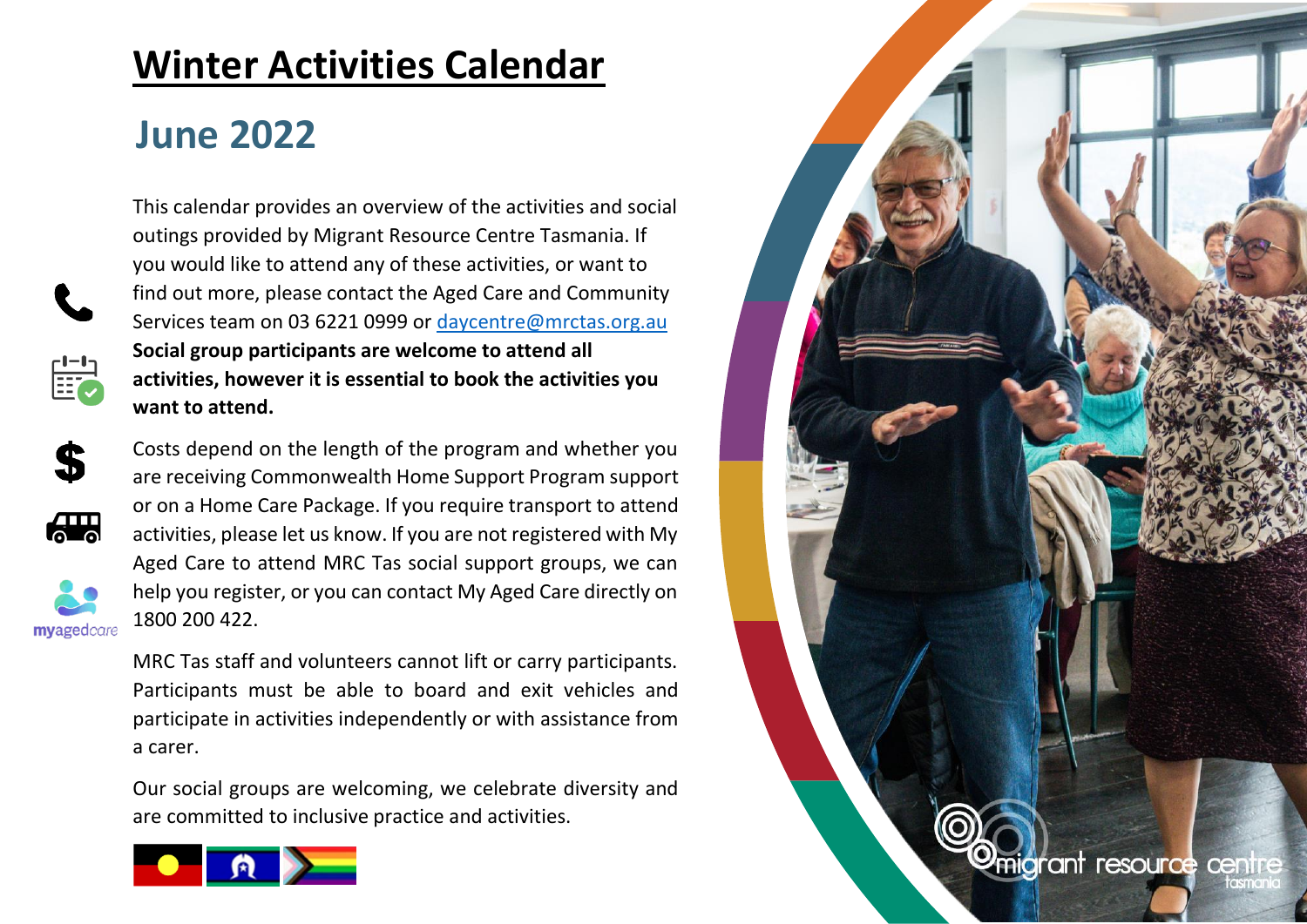| <b>Monday</b> | <b>Tuesday</b> | Wednesday                                                                                                                                                                    | <b>Thursday</b>                                                                                                                                                                                                                           | <b>Friday</b>     |
|---------------|----------------|------------------------------------------------------------------------------------------------------------------------------------------------------------------------------|-------------------------------------------------------------------------------------------------------------------------------------------------------------------------------------------------------------------------------------------|-------------------|
|               |                | $\overline{1}$                                                                                                                                                               | $\overline{2}$                                                                                                                                                                                                                            | $\overline{3}$    |
|               |                | 11:00AM<br>Gentle exercise class at<br>the Italian Club, 77<br><b>Federal Street, North</b><br>Hobart.<br>12:00PM<br>Three course lunch, set<br>menu at the Italian<br>Club. | $9:00AM - 2:00PM$<br><b>Bhutanese Elders</b><br><b>Group</b><br>$10:30$ AM $- 1:30$ PM<br>MRC, Level 2, 1A Anfield<br>Street, Glenorchy.<br><b>DIGnity Okines</b><br><b>Community Garden at</b><br>540 Old Forcett Road,<br>Dodges Ferry. | <b>NO PROGRAM</b> |
|               |                | $9:00AM - 4:00PM$<br><b>Long Attendance</b>                                                                                                                                  | $10:00AM - 2:00PM$<br><b>Centre based Social</b>                                                                                                                                                                                          |                   |
|               |                | <b>Healthy Living Group</b><br>Lunch at the Hamilton<br>Inn, Hamilton followed<br>by exploration of<br>Hamilton Town.<br><b>Limited seats available</b><br>- small bus.      | <b>Support Group</b><br><b>CCAT, 7 Burnett Place,</b><br><b>North Hobart.</b><br><b>Activity: Falls and</b><br><b>Balance Information</b><br>session, presented by<br>the Water Well Project.<br>Dragon Boat Festival.<br>Lunch.          |                   |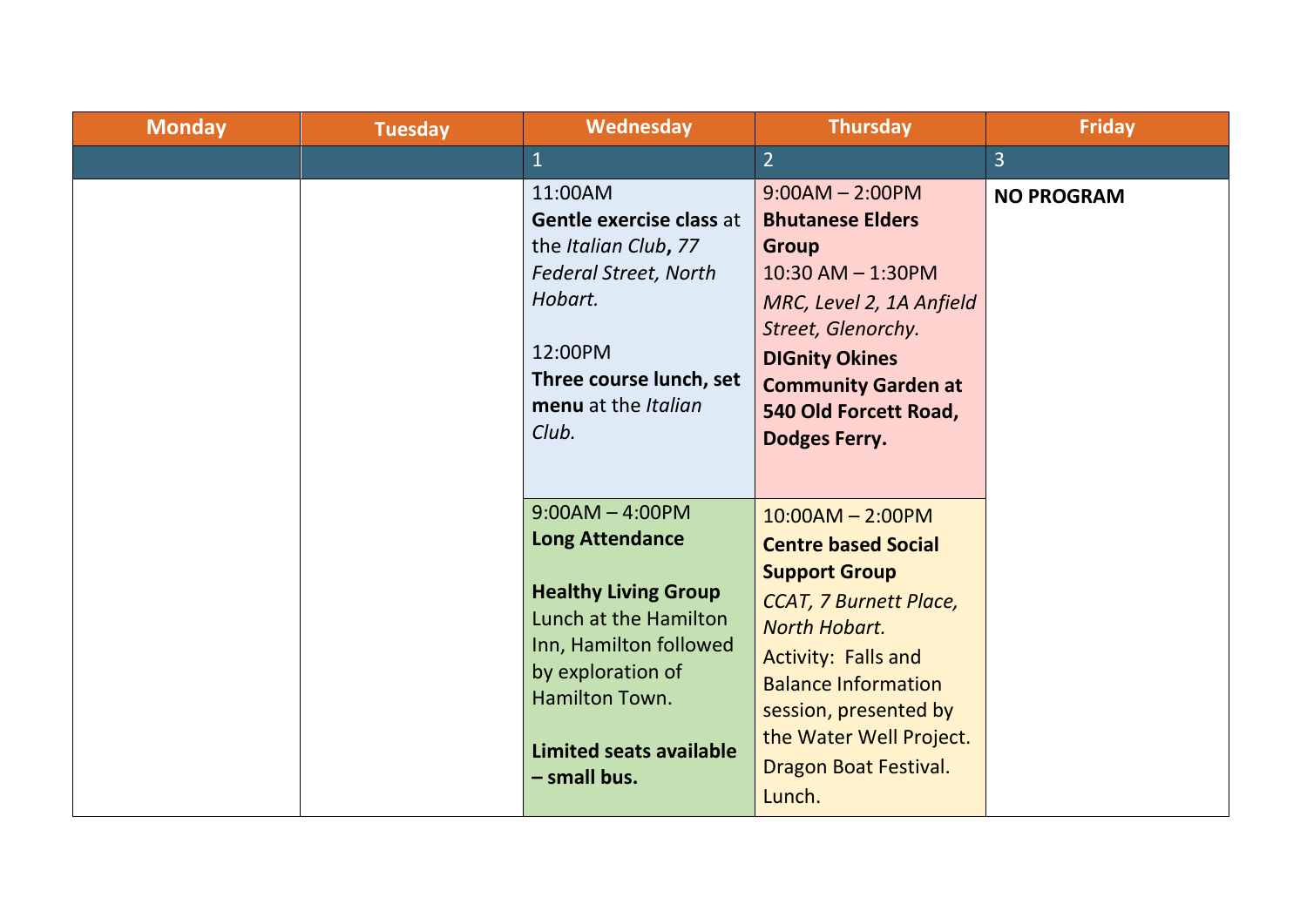| <b>Monday</b>   | <b>Tuesday</b> | <b>Wednesday</b>                                                                                                                                                          | <b>Thursday</b>                                                                                                                                                                                                                                                                                                                                                                                         | <b>Friday</b>                                                                                                                                                                                                                                                                                                                                    |
|-----------------|----------------|---------------------------------------------------------------------------------------------------------------------------------------------------------------------------|---------------------------------------------------------------------------------------------------------------------------------------------------------------------------------------------------------------------------------------------------------------------------------------------------------------------------------------------------------------------------------------------------------|--------------------------------------------------------------------------------------------------------------------------------------------------------------------------------------------------------------------------------------------------------------------------------------------------------------------------------------------------|
| $6\overline{6}$ | $\overline{7}$ | 8                                                                                                                                                                         | $\overline{9}$                                                                                                                                                                                                                                                                                                                                                                                          | 10                                                                                                                                                                                                                                                                                                                                               |
|                 |                | 11:00AM<br>Gentle exercise class at<br>the Italian Club, 77<br><b>Federal Street, North</b><br>Hobart.<br>12:00PM<br>Three course lunch, set<br>menu at the Italian Club. | $10:30AM - 1:30PM$<br><b>Bhutanese Elders Group</b><br>$10:30$ AM $- 1:30$ PM<br><b>Migrant Resource Centre</b><br>Tasmania, Level 2, 1A<br>Anfield Street, Glenorchy.<br>Living Well at Home<br>Information Session -<br>Soula from COTA.<br>Rapid Antigen Tests,<br><b>COVID booster and flu</b><br>shot Information session.<br><b>Social Support Group</b><br>Activity and outing to be<br>advised. | $10:00AM - 12:00PM$<br><b>Centre based Social</b><br><b>Support Group,</b><br>German Australian Club,<br>30 Bowden Street,<br>Glenorchy.<br>Activity:<br>Allied health activity.<br>Information regarding<br>Rapid Antigen Tests,<br>COVID boosters and flu<br>shots.<br>12:00PM -1:00PM<br>Lunch<br>$1:00PM - 2:00PM$<br><b>Activity: Bingo</b> |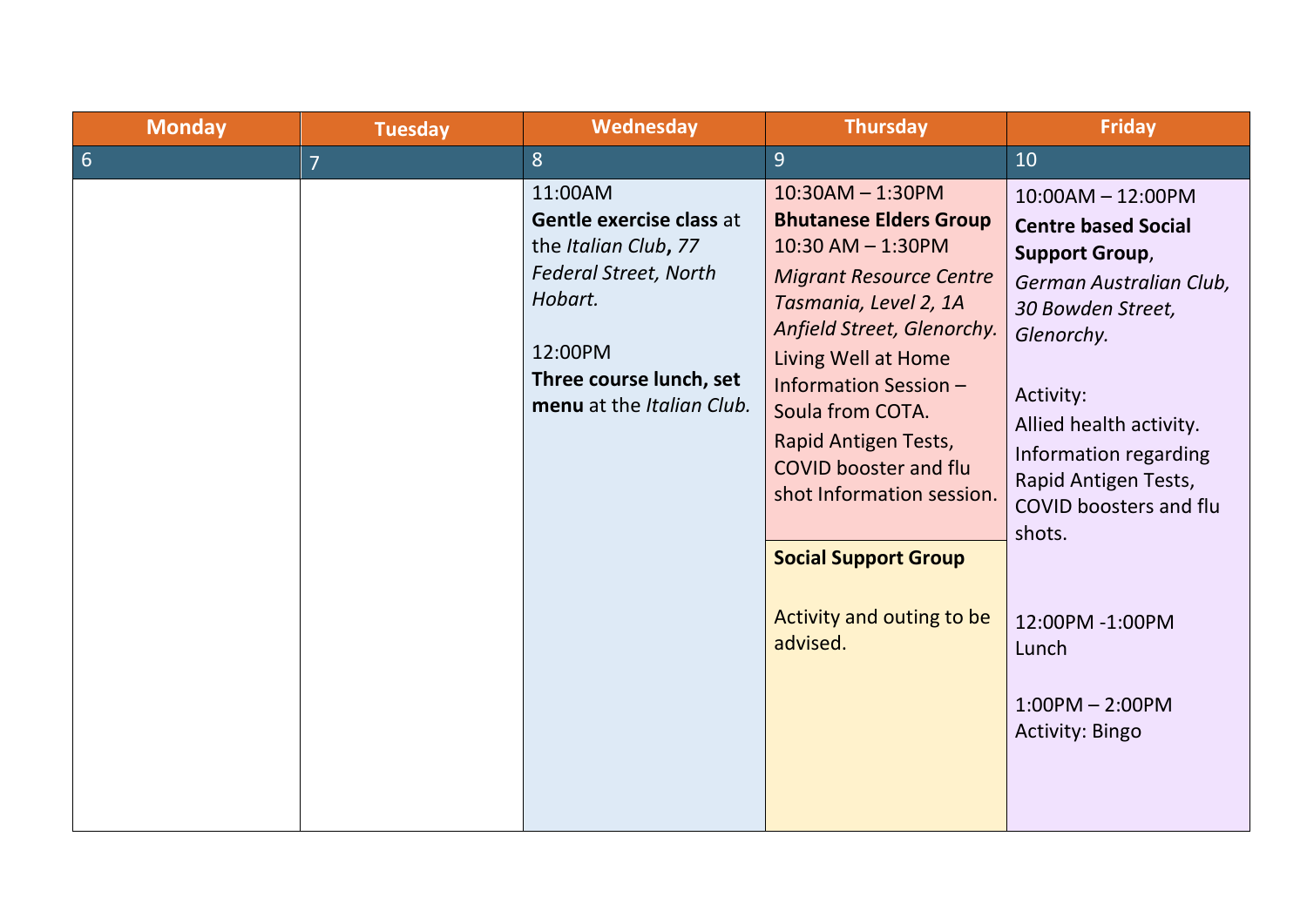| <b>Monday</b> | <b>Tuesday</b> | Wednesday                                                                                                                                                          | <b>Thursday</b>                                                                                                                                                                                                                                                                                                                                                                                                                                                                                                    | <b>Friday</b>     |
|---------------|----------------|--------------------------------------------------------------------------------------------------------------------------------------------------------------------|--------------------------------------------------------------------------------------------------------------------------------------------------------------------------------------------------------------------------------------------------------------------------------------------------------------------------------------------------------------------------------------------------------------------------------------------------------------------------------------------------------------------|-------------------|
| 13            | 14             | 15                                                                                                                                                                 | 16                                                                                                                                                                                                                                                                                                                                                                                                                                                                                                                 | 17                |
|               |                | 11:00AM<br>Gentle exercise class at<br>the Italian Club, 77<br>Federal Street, North<br>Hobart.<br>12:00PM<br>Three course lunch, set<br>menu at the Italian Club. | $10:30AM - 1:30PM$<br><b>Bhutanese Elders Group</b><br><b>Migrant Resource Centre</b><br>Tasmania, Level 2, 1A<br>Anfield Street, Glenorchy.<br>11:00AM - Activity:<br><b>Brigid from COTA</b><br><b>Community Consultation</b><br>on Healthy Ageing.<br>$10:00AM - 2:00PM$<br><b>Centre based Social</b><br><b>Support Group,</b><br><b>CCAT, 7 Burnett Place,</b><br>North Hobart.<br>Activity: Claudia -<br><b>Community Consultation</b><br>Riddle!<br><b>Lunch and Winter</b><br><b>Solstice Celebration.</b> | <b>NO PROGRAM</b> |
|               |                |                                                                                                                                                                    |                                                                                                                                                                                                                                                                                                                                                                                                                                                                                                                    |                   |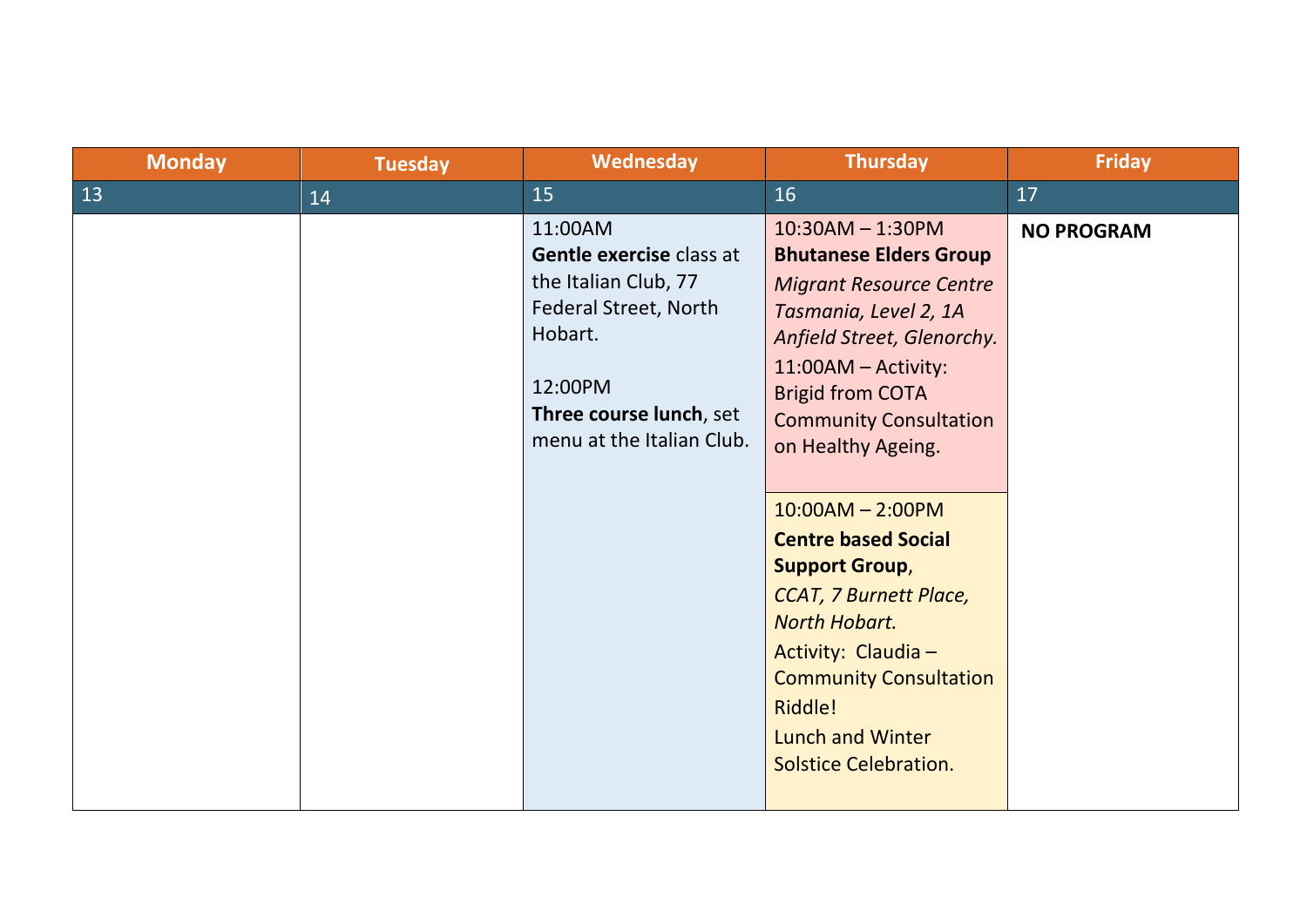| <b>Monday</b> | <b>Tuesday</b> | Wednesday                                                                                                                                                                 | <b>Thursday</b>                                                                                                                                                                                                                                                                                                                                                                                                                | <b>Friday</b>                                                                                                                                                                                                                                                                                 |
|---------------|----------------|---------------------------------------------------------------------------------------------------------------------------------------------------------------------------|--------------------------------------------------------------------------------------------------------------------------------------------------------------------------------------------------------------------------------------------------------------------------------------------------------------------------------------------------------------------------------------------------------------------------------|-----------------------------------------------------------------------------------------------------------------------------------------------------------------------------------------------------------------------------------------------------------------------------------------------|
| 20            | 21             | 22                                                                                                                                                                        | 23                                                                                                                                                                                                                                                                                                                                                                                                                             | 24                                                                                                                                                                                                                                                                                            |
|               |                | 11:00AM<br>Gentle exercise class at<br>the Italian Club, 77<br><b>Federal Street, North</b><br>Hobart.<br>12:00PM<br>Three course lunch, set<br>menu at the Italian Club. | $10:30AM - 1:30PM$<br><b>Bhutanese Elders Group</b><br><b>Migrant Resource Centre</b><br>Tasmania, Level 2, 1A<br>Anfield Street, Glenorchy.<br>10:30AM Table tennis at<br>Moonah Sports Centre,<br>17 Gormanston Road,<br>Moonah<br>10:30AM<br><b>Social Support Group</b><br><b>Table tennis at Moonah</b><br><b>Sports Centre, 17</b><br><b>Gormanston Road,</b><br>Moonah.<br>Lunch outing $-$ details to<br>be confirmed. | $10:00AM - 12:00PM$<br><b>Centre based Social</b><br><b>Support Group,</b><br>German Australian<br>Club, 30 Bowden Street,<br>Glenorchy.<br>Activity: Caring<br>Conversations<br>Workshop with Soula<br>from COTA.<br>12:00PM -1:00PM<br>Lunch<br>$1:00PM - 2:00PM$<br><b>Activity: Bingo</b> |
|               |                |                                                                                                                                                                           |                                                                                                                                                                                                                                                                                                                                                                                                                                |                                                                                                                                                                                                                                                                                               |